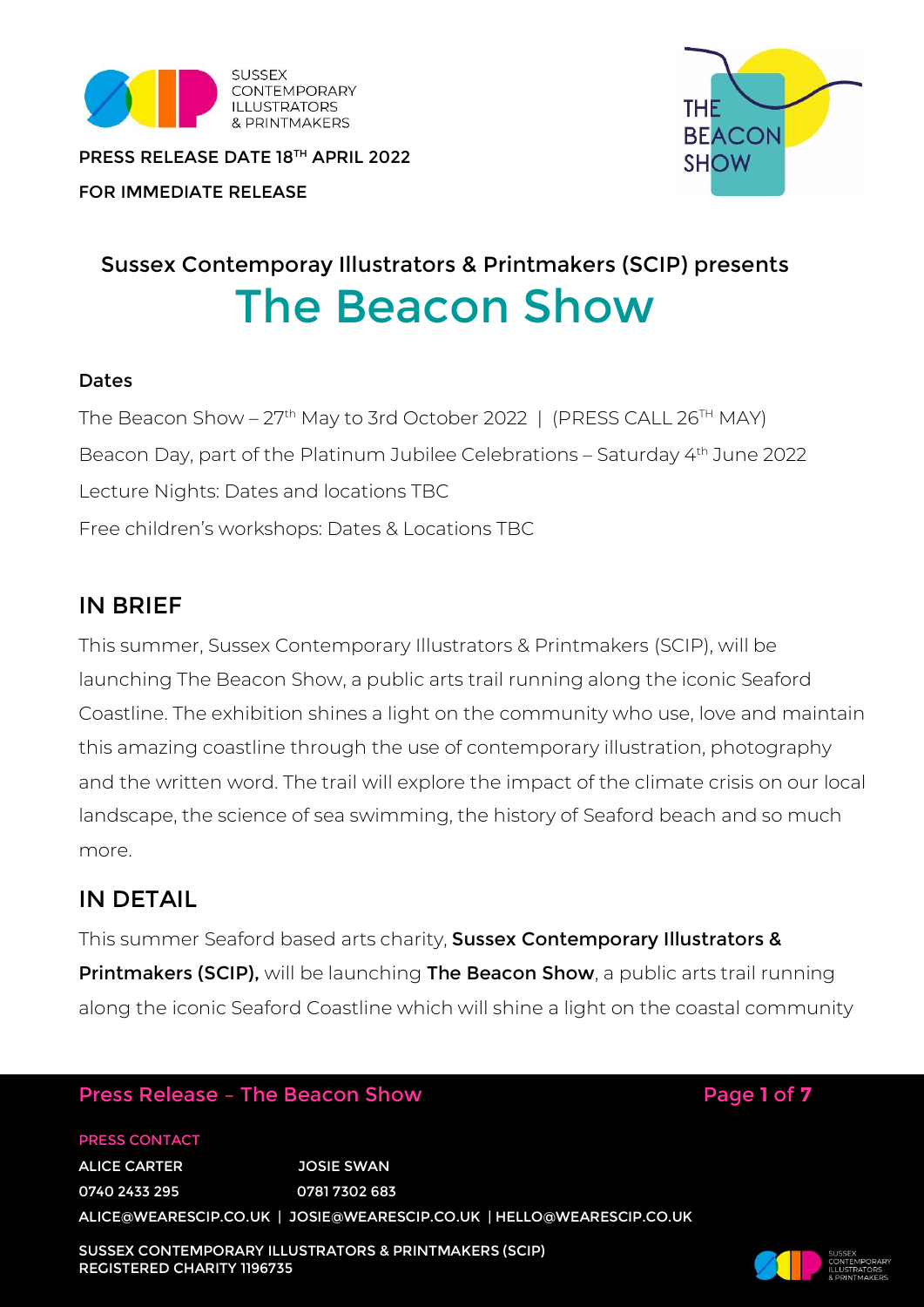who love, use and maintain the Seaford beach and local waters. The exhibition explores the sea swimming community, runners and sailors, beach cleaners and historians who are all passionate about their coastline.

Seaford beach is one of the most visited coastal areas in East Sussex, its untouched beaches attract thousands of seasonal visitors annually, and it acts as a gateway to the South Downs, The Cuckmere Valley and the Seven Sisters Country Park.

The 4 month exhibition will include new contemporary illustrations by 9 of the world's best loved artists including Sonia Alins, Naima Almeida, Sören Selleslagh, The Printed Peanut, Graham Carter, Asoko Masunouchi, Svabhu Kohli, Dave Bain, and See Creatures Design. This contemporary creative approach offers visitors a unique opportunity to view artworks from within the very landscape which inspired them,



Artwork created by Sören Selleslagh for The Beacon Show

## Press Release - The Beacon Show **Page 2** of 7

#### PRESS CONTACT

ALICE CARTER JOSIE SWAN 0740 2433 295 0781 7302 683 ALICE@WEARESCIP.CO.UK | JOSIE@WEARESCIP.CO.UK | [HELLO@WEARESCIP.CO.UK](mailto:hello@wearescip.co.uk)

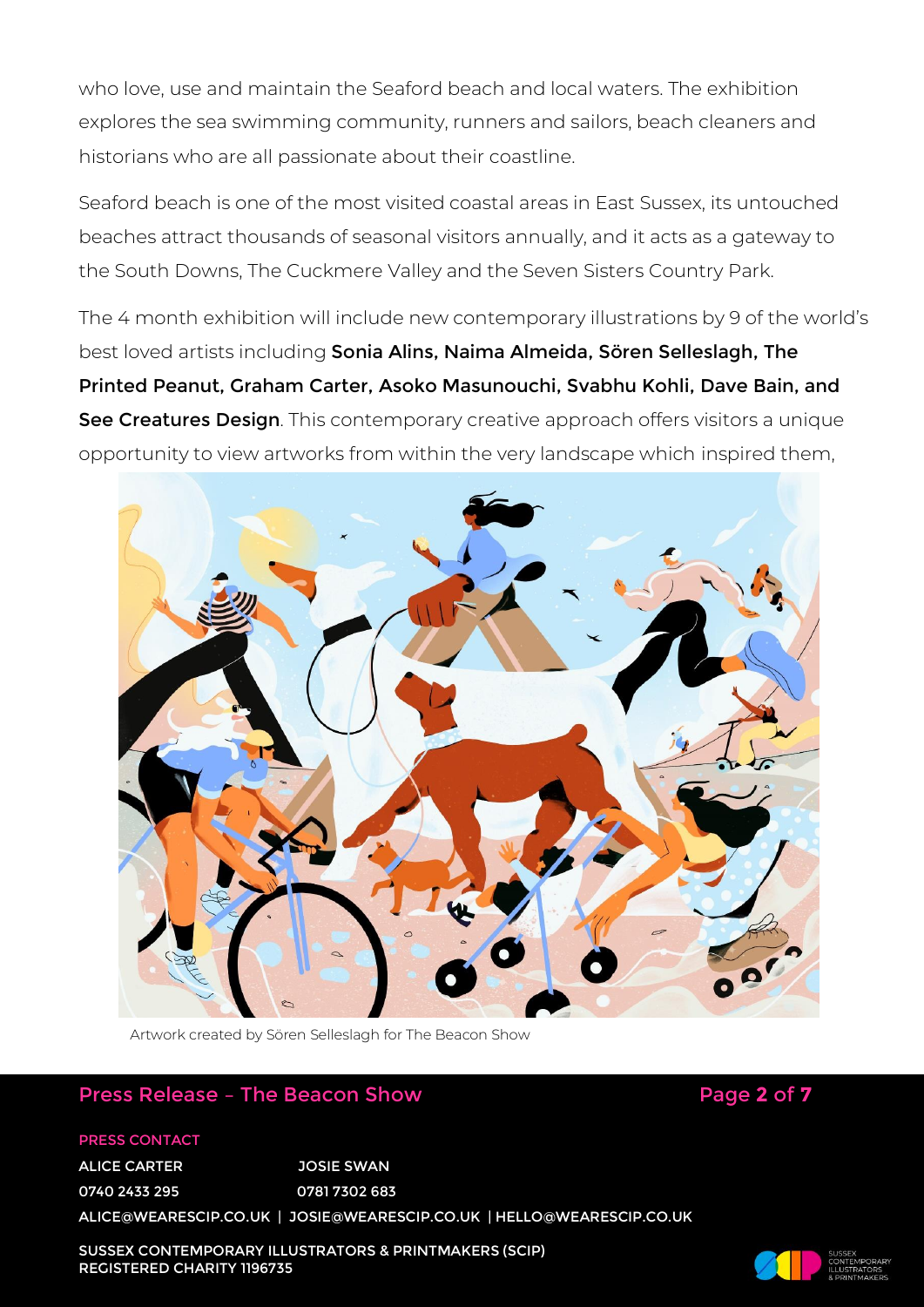and by artists who's creative approach is not often associated with the traditional British landscape. Posters of these incredible artworks will be available to buy online for the duration of the The Beacon Show exhibition and all the profits go towards SCIP's future projects and youth programmes.

*"It's always heart-warming and inspiring to come across projects and communities that invoke public spaces with visual arts telling the stories of one's*  land and people. Kudos to you guys for putting out something so beautiful and *thoughtful for Seaford Beach".* Svabhu Kholi, Beacon Show Illustrator, Goa India

Lewes based photographer **Sarah Weal**, worked with SCIP to capture portraits of some of the individuals who have helped contribute to this project. Sarah has recently been recognised for her critically acclaimed collection '*Furloughed Friendship'* which



captured residents of Lewes during the lockdown in 2020.

Community is at the heart of this project, and it has been designed to capture a part of our coastline's modern history; featuring people who contribute to the wellbeing, diversity and soul of our town in a variety of ways.

The SCIP team have spoken to a wide range

runner on Seaford Beach. copyright Sarah Weal

Portrait of Glenda Jones, Seaford resident and dawn  $\,$  of people about the project and the content of each beacon has been inspired by their

stories and experiences. Collaborations have included Sussex Wildlife Trust, RNLI, Seaford Museum, Rampion, Newhaven & Seaford Sailing Club, Plastic Free Seaford, Cycling Without Age and many more.

### Press Release - The Beacon Show **Page 3 of 7**

#### PRESS CONTACT

ALICE CARTER JOSIE SWAN 0740 2433 295 0781 7302 683 ALICE@WEARESCIP.CO.UK | JOSIE@WEARESCIP.CO.UK | [HELLO@WEARESCIP.CO.UK](mailto:hello@wearescip.co.uk)

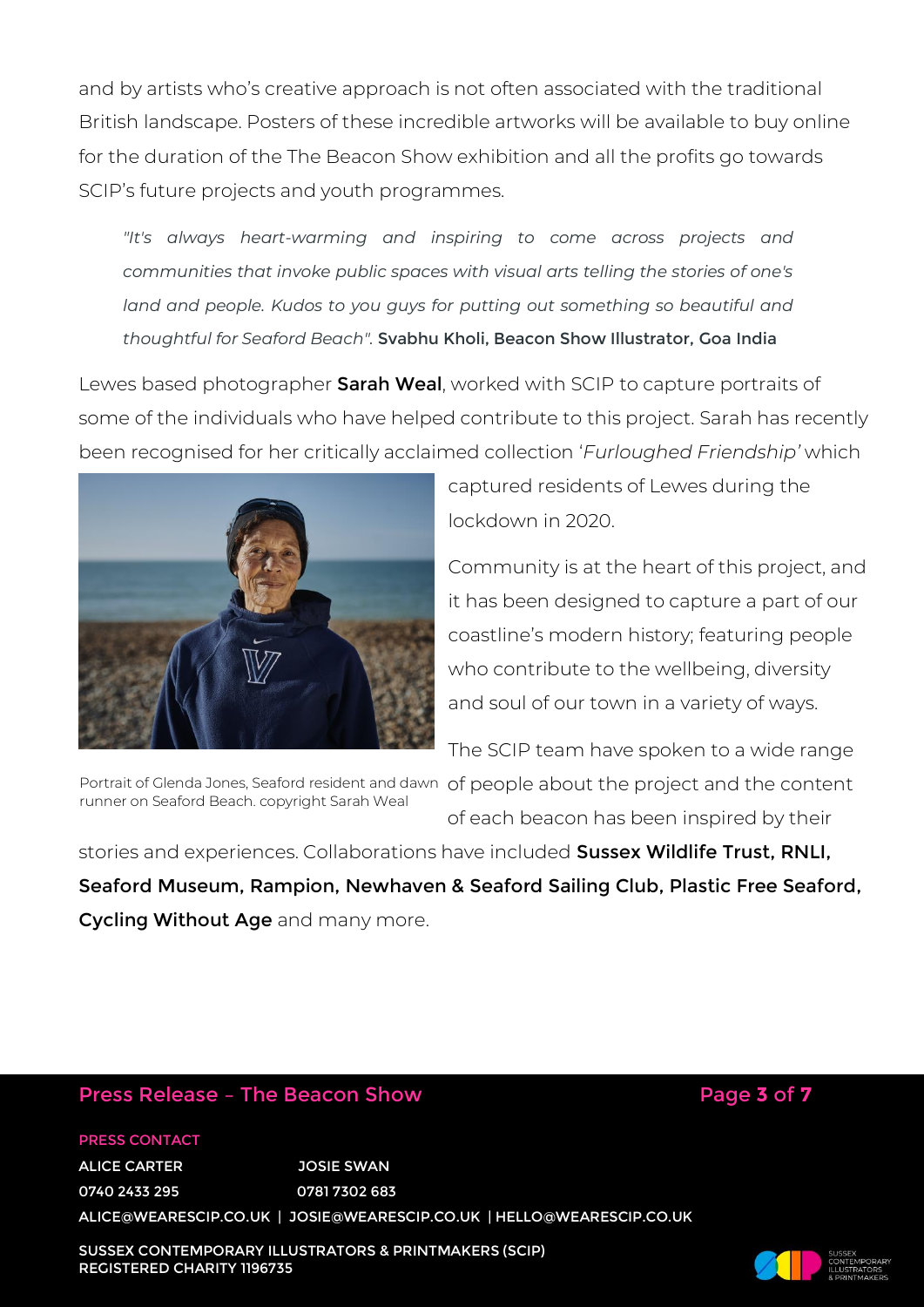#### Environment and Climate Crisis

The Beacon Show cannot tell the story of Seaford beach without exploring the impact that the climate crisis will have on our coastline and the marine life and wildlife. Visitors to the exhibition will learn more about how local residents and organisations are working to reduce CO2 levels, reduce waste in our community and protect marine and wildlife. The trail features the ongoing work by Plastic Free Seaford, the Seaford Environmental Alliance, and Sussex Wildlife Trust to support our environment and coastline.

The Beacon Show will play a part in climate crisis education, by providing calls for action and ensuring residents and visitors can find the resources they need to help protect the Seaford coastline and entire planet.

Sustainable tourism is extremely important to small coastal communities, such as Seaford, we will be asking visitors to The Beacon Show to use public transport, utilising Bishopstone Train Station at the start of the trail, Brighton & Hove Bus services which run from Brighton to Eastbourne via Seaford, and walk or cycle to enjoy the exhibition.

Visitors will also be encouraged to respect Seaford's plastic free pledge by using reusable cups, water bottles, disposing of litter responsibly and refusing unnecessary plastic packaging, *"Our beach is beautiful for a reason, our community is full of passionate beach cleaners, local environmentalists such as Claire Sumners, have led the fight in protecting our beaches for years – we want visitors to understand that they must play a part in keeping our beach clean and marine life safe"* Josie Swan, SCIP Co-Founder

The Beacon Show was provided with a wealth of information by the late Claire Sumners, a Seaford based environmentalist whose passion for the area, and the entire planet will be continued through this exhibition as SCIP dedicate the exhibition to her memory.

## Press Release - The Beacon Show **Page 4 of 7**

#### PRESS CONTACT

ALICE CARTER JOSIE SWAN 0740 2433 295 0781 7302 683 ALICE@WEARESCIP.CO.UK | JOSIE@WEARESCIP.CO.UK | [HELLO@WEARESCIP.CO.UK](mailto:hello@wearescip.co.uk)

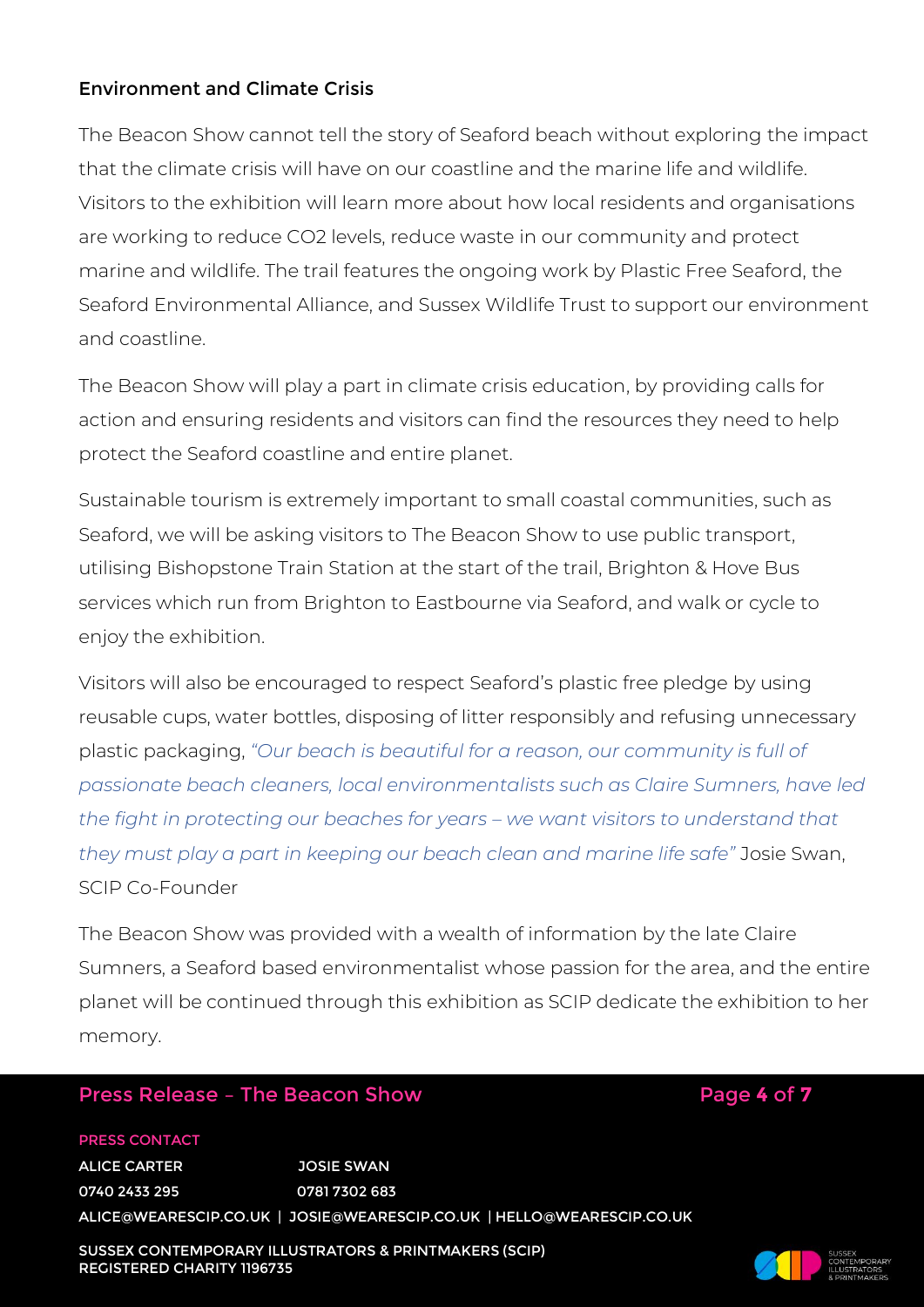#### Youth Engagement

Ensuring young people's voices are part of this project is very important to SCIP, and we will be working hard to ensure that they are engaged with the projects themes and get to have creative input too.

*"Getting young people involved in the arts is one of our most important goals as an arts charity. Access to creative expression supports social development, and good mental health in young people. Seeing their peer's voice and their artworks forming part of such a large exhibition will help them feel like their generations voice is valued as an important part the community."* Alice Carter, SCIP Co-Founder

Children and young people from all over Sussex have been challenged to create illustrations, stories and poems inspired by Seaford beach, SCIP received over 400 entries this February. The illustrative submissions were judged by the **SCIP Youth** members and all the written entries selected by Libby Hamilton from Rocket Bird **Books**. The selected entries will be featured on one of the beacons for the duration of the exhibition.

#### Free Workshops, lecture nights and guided tours

Throughout the summer the Beacon Show will be accompanied by free art workshops, lecture nights, and guided tours. These activities have been designed to help the community engage and learn from our exhibitions themes, and learn more about how creativity can help them and their community thrive.

SCIP continue to fundraise to make these free children's events and community activities a reality and are asking for the community to support their projects by donating online via their Local Giving Site (links on wearescip.co.uk).

On Saturday 4<sup>th</sup> June, SCIP will host Beacon Day, as part of Seaford's **Queens Platinum Jubilee Celebrations**. Volunteers and members of the SCIP team will be at the beacons from 10-12, speaking to the community about the project, the artworks and

## Press Release - The Beacon Show Page 5 of 7

#### PRESS CONTACT

ALICE CARTER JOSIE SWAN 0740 2433 295 0781 7302 683 ALICE@WEARESCIP.CO.UK | JOSIE@WEARESCIP.CO.UK | [HELLO@WEARESCIP.CO.UK](mailto:hello@wearescip.co.uk)



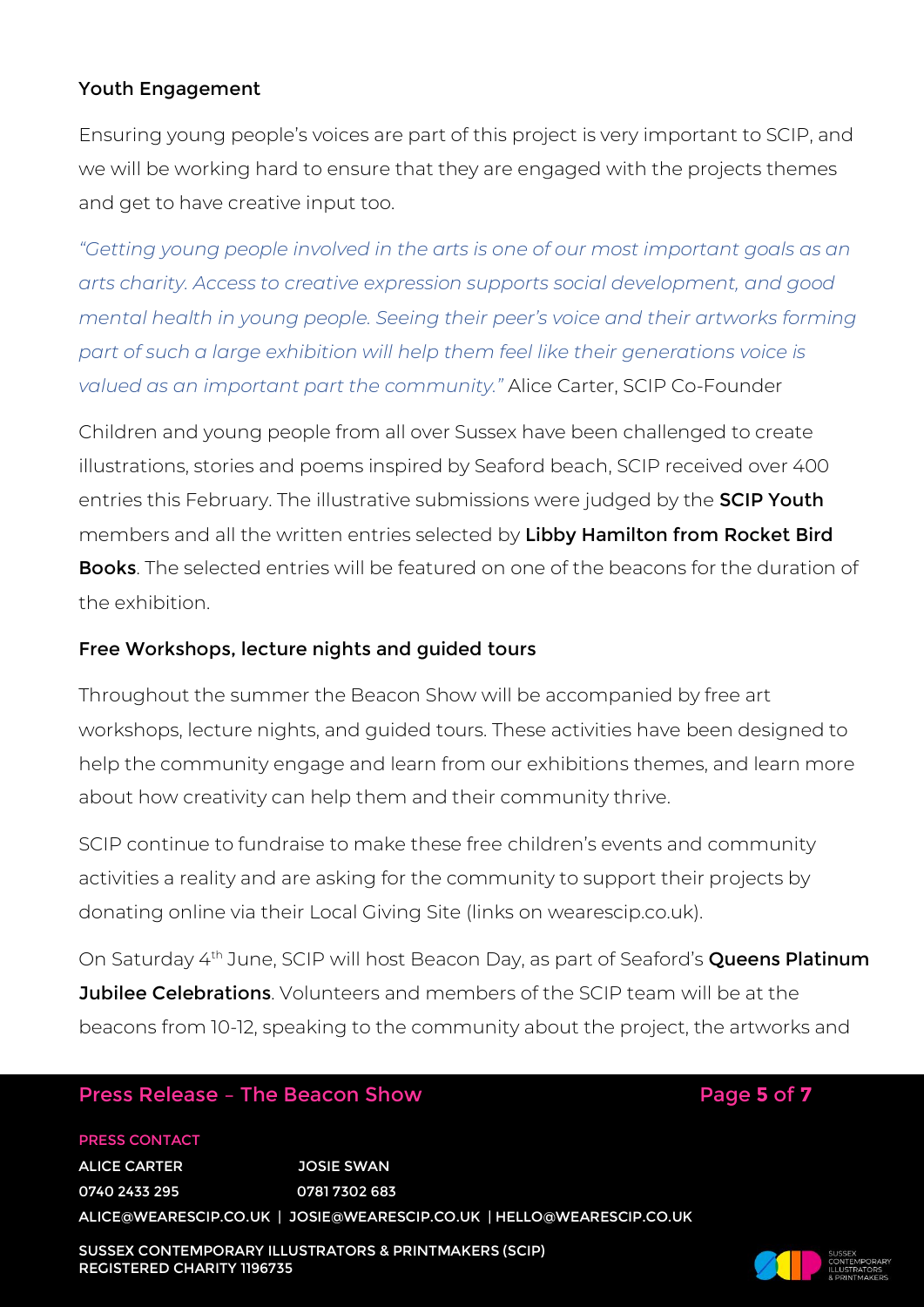the stories, with a free guided tour in the afternoon. Local charity, Cycling Without Age, will be running free accessible tours of the exhibition for elderly or disabled members of the community. These can be booked online at wearescip.co.uk

In association with Seaford Environmental Alliance, Sussex Wildlife Trust and paper artist Helen Musselwhite, SCIP will work with the community to create an immersive paper installation which will help visitors learn about the local marine life, and how to protect it.

#### How to find out more



The public can find more information about Sussex Contemporary Illustrators & Printmakers (SCIP) and The Beacon Show at [www.wearescip.co.uk](http://www.wearescip.co.uk/) or Instagram & Facebook @wearescip

Contact via [hello@wearescip.co.uk](mailto:hello@wearescip.co.uk)

SCIP Linktree Link: https://linktr.ee/wearescip

#### Funding and supporting partners

Individuals are invited to support The Beacon Show by making a donation via the charities online donations portal which can be found on www.wearescip.co.uk

The Beacon Show is part funded by

- The European Regional Development Fund as part of The Welcome Back Fund
- The National Lottery Community Fund Together For Our Planet
- The Rampion Offshore Wind Farm
- Sussex Community Foundation
- Brighton & Hove Busses.

Their support has been invaluable in making this project a reality.

## Press Release - The Beacon Show **Page 6** of 7

#### PRESS CONTACT

ALICE CARTER JOSIE SWAN 0740 2433 295 0781 7302 683 ALICE@WEARESCIP.CO.UK | JOSIE@WEARESCIP.CO.UK | [HELLO@WEARESCIP.CO.UK](mailto:hello@wearescip.co.uk)